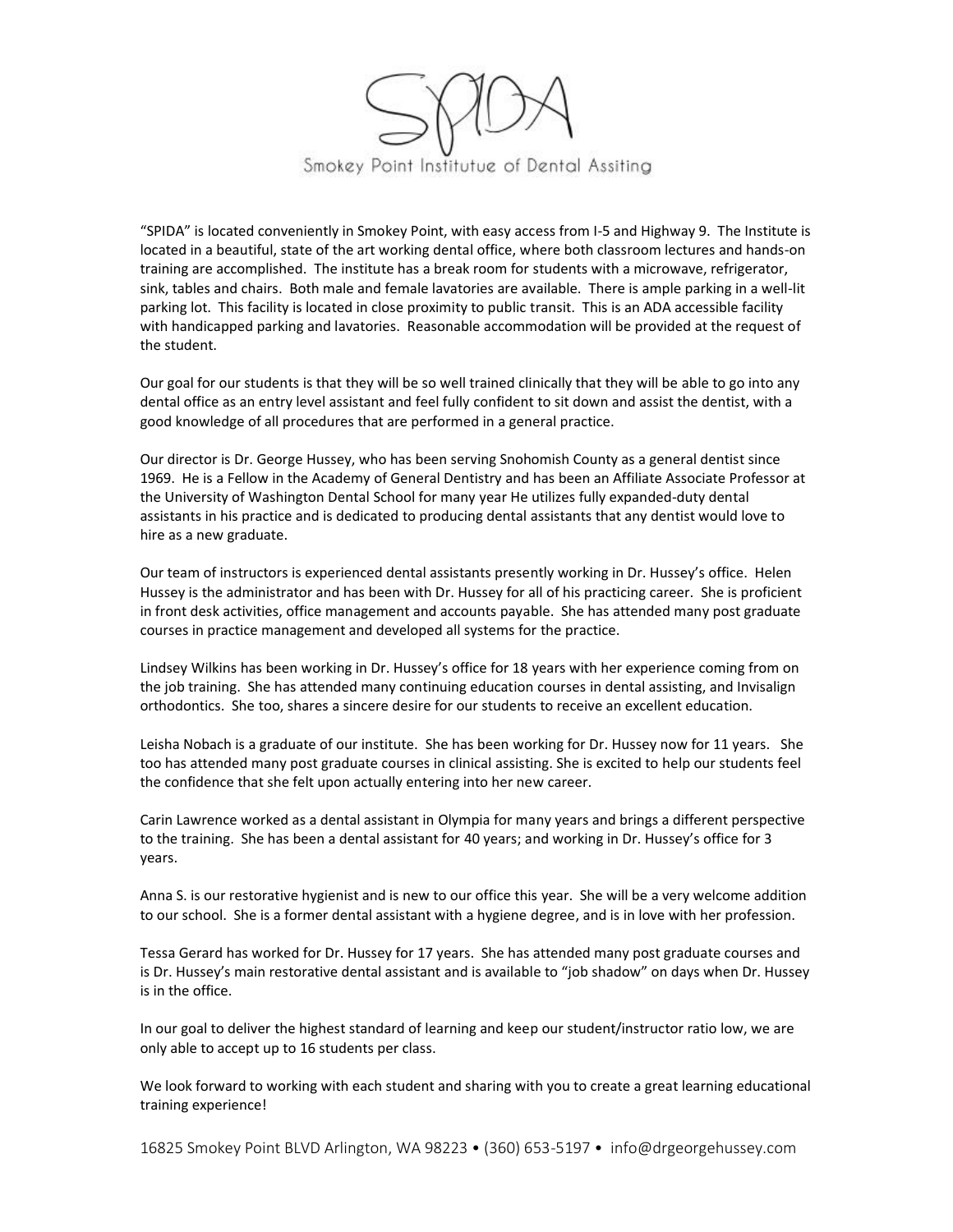

We start classes in March and October, with graduation in June and January.

We will accept a maximum of 16 students. 4:1 Student/teacher ratio.

Enrollment will be open until the first day of instruction.

You must have a high school diploma, or GED diploma to apply for entrance to the program. You may apply as a high school senior, if you have documentation that you are on track to graduate at the end of your senior year.

This school encourages diversity and accepts applications from all minorities, and does not discriminate on the basis of race, creed, color, national origin, sex, veteran or military status, sexual orientation, or the presence of any sensory, mental, or physical disability or the use of a trained guide dog or service animal by a person with a disability. In this profession, applicants must possess good hand/eye coordination, good vision and good manual dexterity. We ask that you consider your health history and comprehension of the English language as well. This Institute acknowledges that information pertaining to an applicant's disability is voluntary and confidential, and will be made on an individual basis. If this information is presented, we will reasonably attempt to provide an accommodation to overcome the effects of the limitation of the qualified applicant. All inquiries about accommodations should be made to the admissions administrator upon registration of the program. It may be necessary to require medical documentation because of the rigors of curriculum.

The State of Washington requires you to have a dental assisting license before you can be employed. We will provide you with the information you will need to get this license. There is a cost of \$40 the first year, and is renewable before your birthday each year at a cost of \$21. If you have had any criminal offenses, you will have to explain the circumstances in your application and may have to provide some documentation to the State. This does not mean that you will not get your license. If you have questions about this, please talk to our administrator, Helen.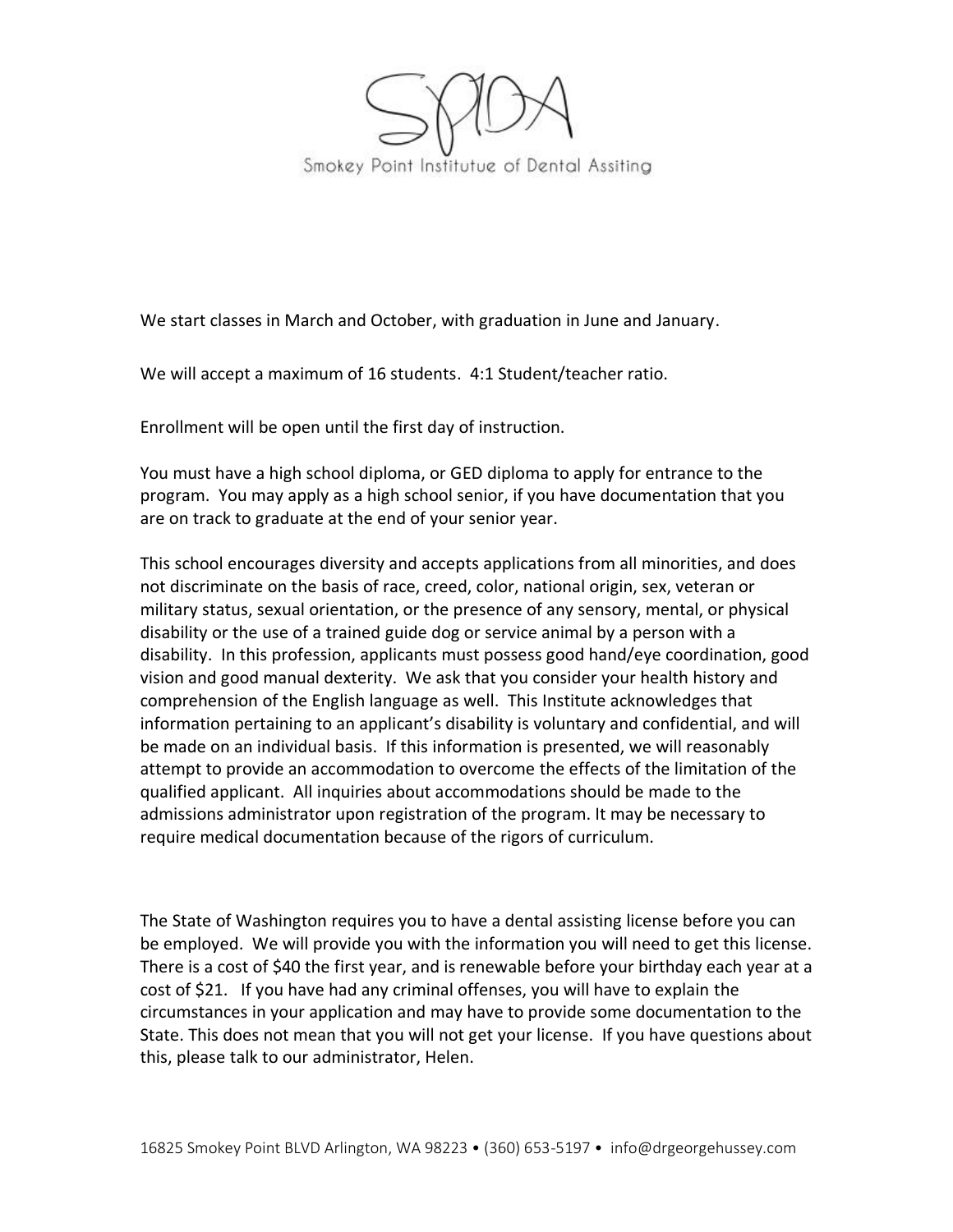

# GENERAL INFORMATION

- State of the art, licensed private vocational institute
- Small class size (max  $16$ ) low student/teacher ratio
- 15 Saturday classes
- $\bullet$  Hours: 8:30 AM 4:30 PM
- 14 Tuesday evening classes
- Hours: 6:00 PM 8:00 PM
- Observation in Dr. Hussey's office during normal business hours
- Class divided into two parts:

## 2. Baturday edasses ture de samos clinical training

- Instructors are experienced, working assistants, hygienists and practicing dentists
- Internship program within Dr. Hussey's office
- Internship program in some specialty practices
- Learn all aspects of expanded duty dental assisting, including:
	- 4-handed dental assisting Dental radiography Terminology/Anatomy **Sterilizing** Impressions/Pour-Up/Trim Temporary Crown Fabrication Whitening trays Prophylaxis and Fluoride treatments
- You will receive a "Certificate of Achievement" upon satisfactory completion of the course.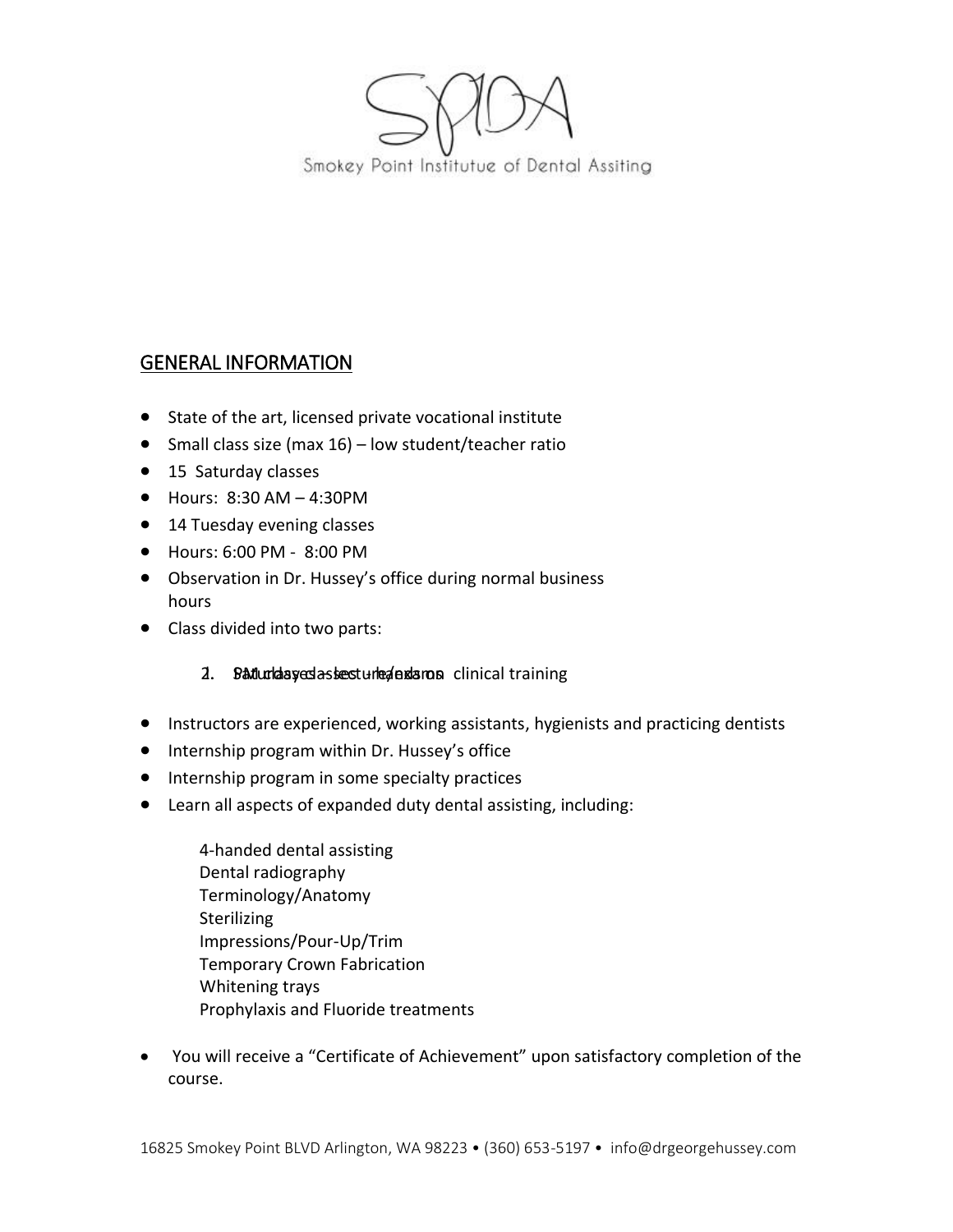

## **TEXTBOOK INFORMATION:**

## **Textbook:** Essentials of Dental Assisting/**Edition 5** Authors: Robinson, Ehrlich, Torres and Bird *Book is included in tuition*

Students who withdraw from the program may be able to sell textbooks back to the school if they are in excellent condition.

## **HEPATITIS VACCINATION-----REQUIRED BEFORE 1 st SATURDAY Documentation must be provided before 1st SATURDAY**

This is a series of three injections; you may get this at the State Health Dept. or in your physician's office.

## PLACEMENT ASSISTANCE POLICY:

Smokey Point Institute of Dental Assisting will have avenues to aid students in gaining employment, which are as follows:

- Posting all job opportunities that are brought to our attention by Dr.'s or previous students
- Aiding in resume preparation
- Letter of reference if earned

We cannot guarantee job placement, but we will make every effort to assist you in beginning your career.

Most dentists advertise on Craig's List, so most students respond to those ads. We will also give you information about dental employment companies.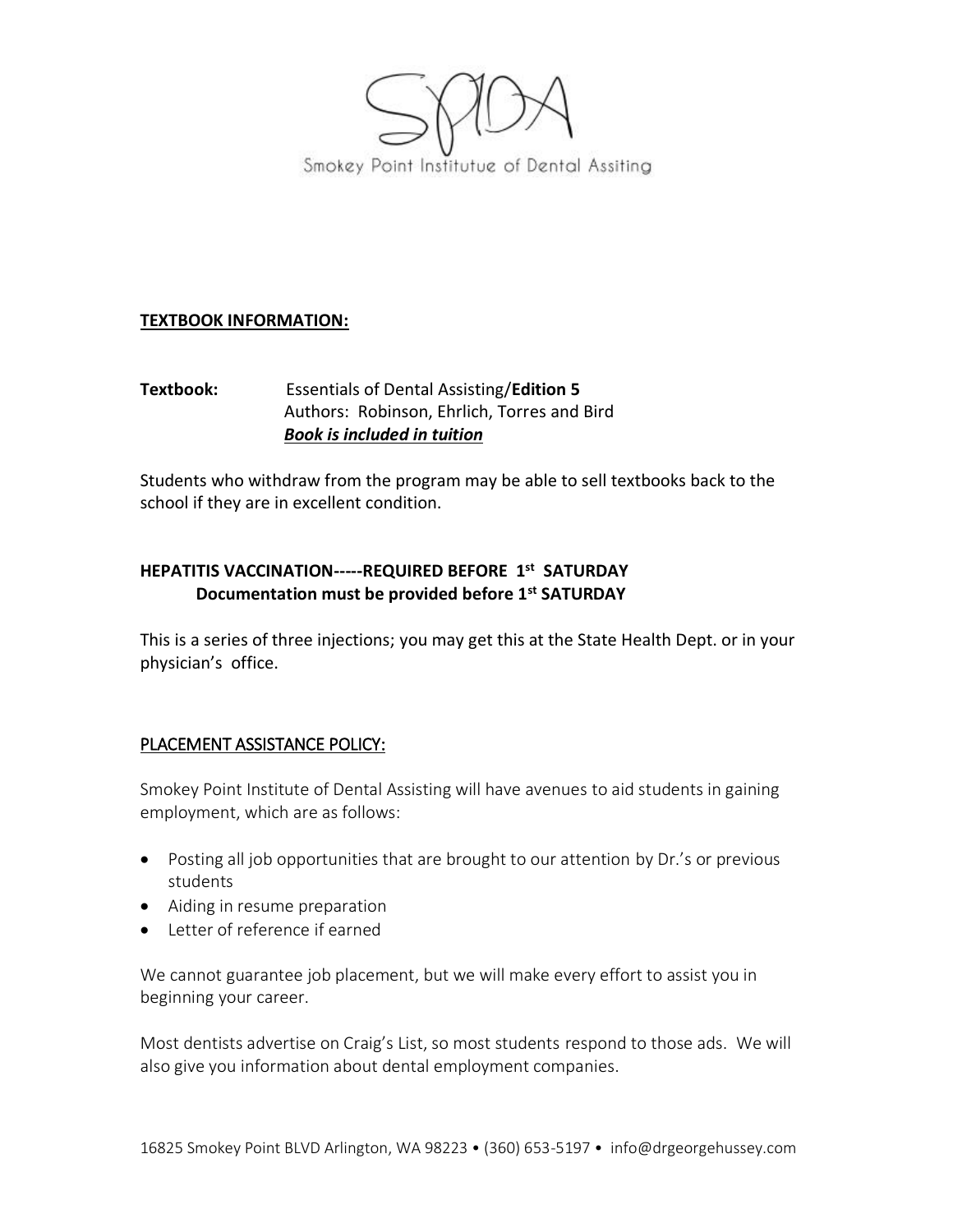

## **Tuition and financial arrangements**:

## **Tuition \$7895**

#### **Tuition covers:**

- Textbook
- Notebook containing lecture notes, all paper and pens/pencils
- All training/visual aids, materials, and dental supplies used in the clinical training,
- Safety glasses
- Use of all equipment and instruments during the course of study
- Internship in dental office
- Use of x-ray equipment, x-ray film and related materials
- Hands on Clinical training performed in an actual practicing dental office
- **Certificate of Achievement,** and a letter of recommendation outlining your training and experience

Student will be expected to provide a pair of scrubs and a T-shirt with long sleeves and rounded neck to wear under the scrub top or a lab jacket with long sleeves and high neck.

## **Tuition paid in full reserves your spot in the class.**

We accept CASH, CHECK, MC, VISA, AMERICAN EXPRESS, DISCOVER & CARECREDIT. (CareCredit allows you to carry account 24 months interest free or up to 5 years with interest: You can apply at www.carecredit.com ) We also accept scholarship funds, and payments from other third party entities.

We do not currently offer financial aid.

If a student has a personal bank loan or a CareCredit loan, these must be satisfied by the student regardless of the success or lack of success at SPIDA. You have signed a promissory note and the student has full responsibility for managing the loan and its repayment.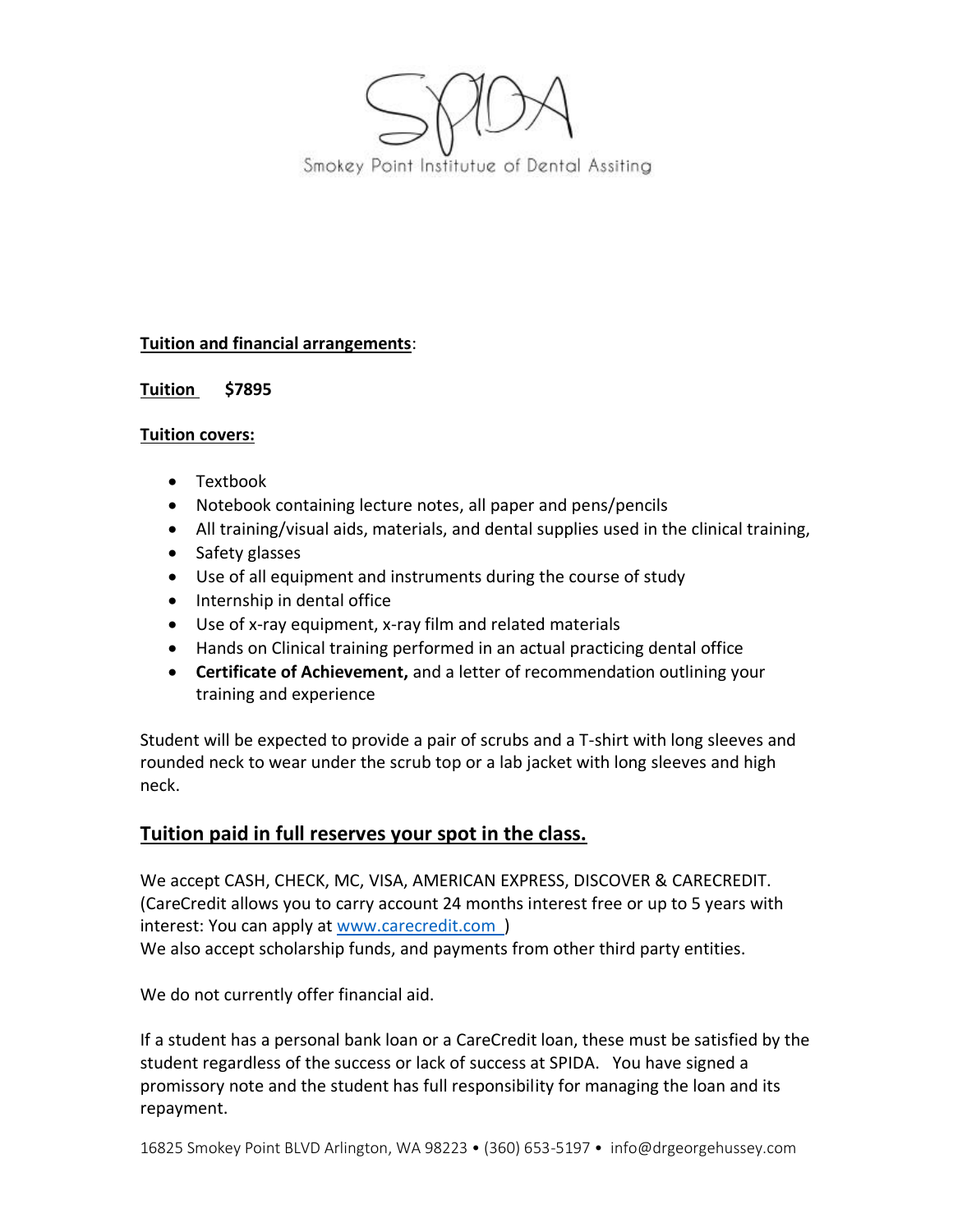

#### **ATTENDANCE POLICY**

Because of the length and intensity of this course, it is extremely important to have a perfect attendance. We keep a record of the daily attendance of each student. These records are available for student review. Absenteeism for more than 20 percent of the total program constitutes cause for dismissal. A student who has greater than 20 percent absences will have his or her case reviewed by the school director with the possibility of being dropped from the program.

If a student has a medical emergency or personal crisis, the situation will be evaluated on an individual basis by the director and administrator of the Institute. The possibility of making up class or classes will be determined by said evaluation.

Each student is strongly encouraged to spend as much time as possible observing and practicing skills in Dr. Hussey's office during regular working hours each week for the duration of the training program.

Lessons and assignments missed due to absences must be made up within five business days of returning to school. Make up work may be required to complete the approved hours of the program. Without completing all the missed hours the school may withhold the final certificate until the hours are completed.

Developing a good work ethic is an important part of the training at this Institute. Students arriving late for class are interrupting the instructor and other students.

The following recording system will be used for tardiness:

- 1 to 15 minutes late will be counted as 15 minutes late
- 16 to 30 minutes late will be counted as 30 minutes late
- 31 to 60 minutes late will be counted as 1 hour late

If you reach 60 minutes of tardiness, you will be referred to the director of the institute, and make up assignments may be required.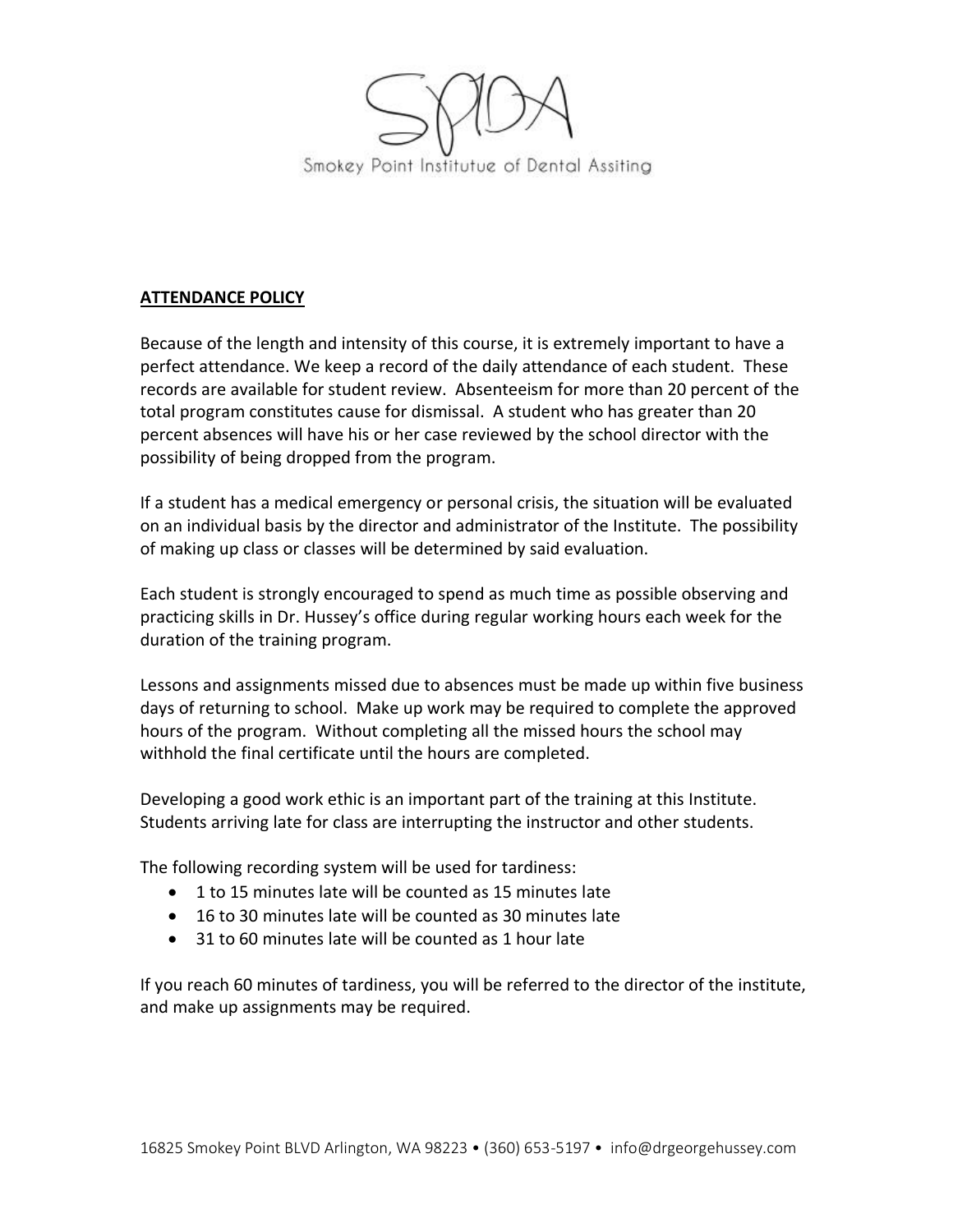

#### **RELIGIOUS ACCOMMODATION:**

Smokey Point Institute of Dental Assisting will 1nake good faith efforts to provide reasonable religious accommodations to students who have sincerely held religious practices or beliefs that conflict with a scheduled course/program requirement. Students requesting a religious accommodation should make the request in writing, directly to their instructor with as much advance notice as possible. Being absent from class or other educational responsibilities does not excuse students from keeping up with any information shared or expectations set during the missed class. Students are responsible for obtaining materials and information provided during any class missed. The student shall work with the instructor to determine a schedule for making up missed work.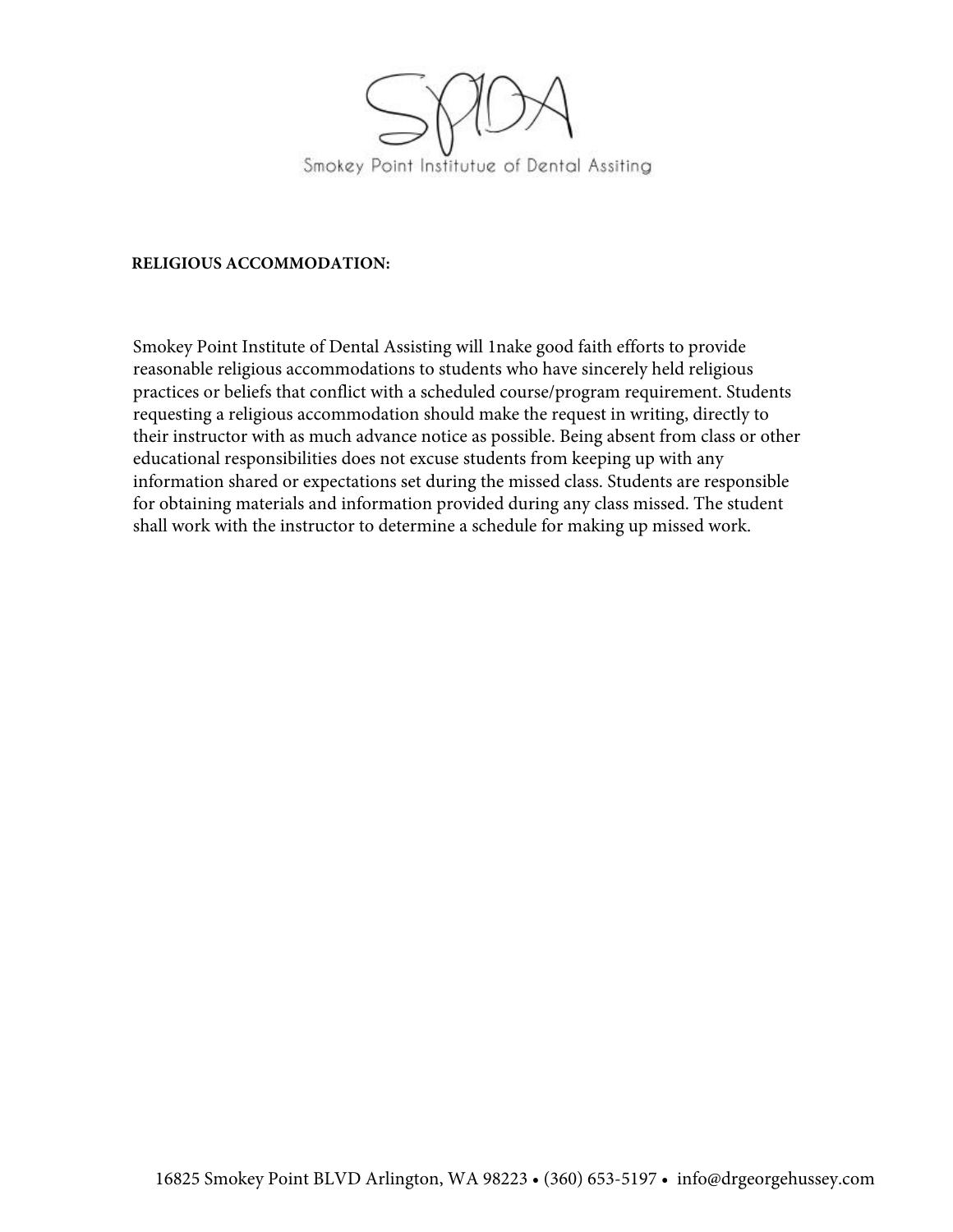

#### **REFUND POLICIES OF THE INSTITUTE**

#### REFUND BEFORE ENTERING CLASSES:

- (1) A full refund of all money paid if the school does not accept the applicant.
- (2) A full refund of all money paid if the applicant withdraws not later than midnight on the fifth business day (excluding Sundays and holidays) after signing the contract or making an initial payment, provided that the applicant has not commenced training.
- (3) After five business days (excluding Sundays and holidays), the school may retain an established registration fee equal to ten percent of the total tuition cost, or one hundred dollars, whichever is less. "Registration Fee" refers to any fee however named, covering those expenses incurred by an institution in processing student applications and establishing a student records system,

#### OFFICIAL TERMINATION DATE:

The official date of termination of a student shall be the last date of recorded attendance when withdrawal occurs in any of the following manners:

- (1) When the school receives notice of the student's intention to discontinue the training
- (2) When the student is terminated for a violation of a published school policy which provides for termination
- (1) When a student, without notice to the institution, fails to attend classes for 30 calendar days.

#### REFUND AFTER ENTERING CLASSES:

If training is terminated after entering classes, the student is financially obligated to the school according to the following formulas or maximum charges: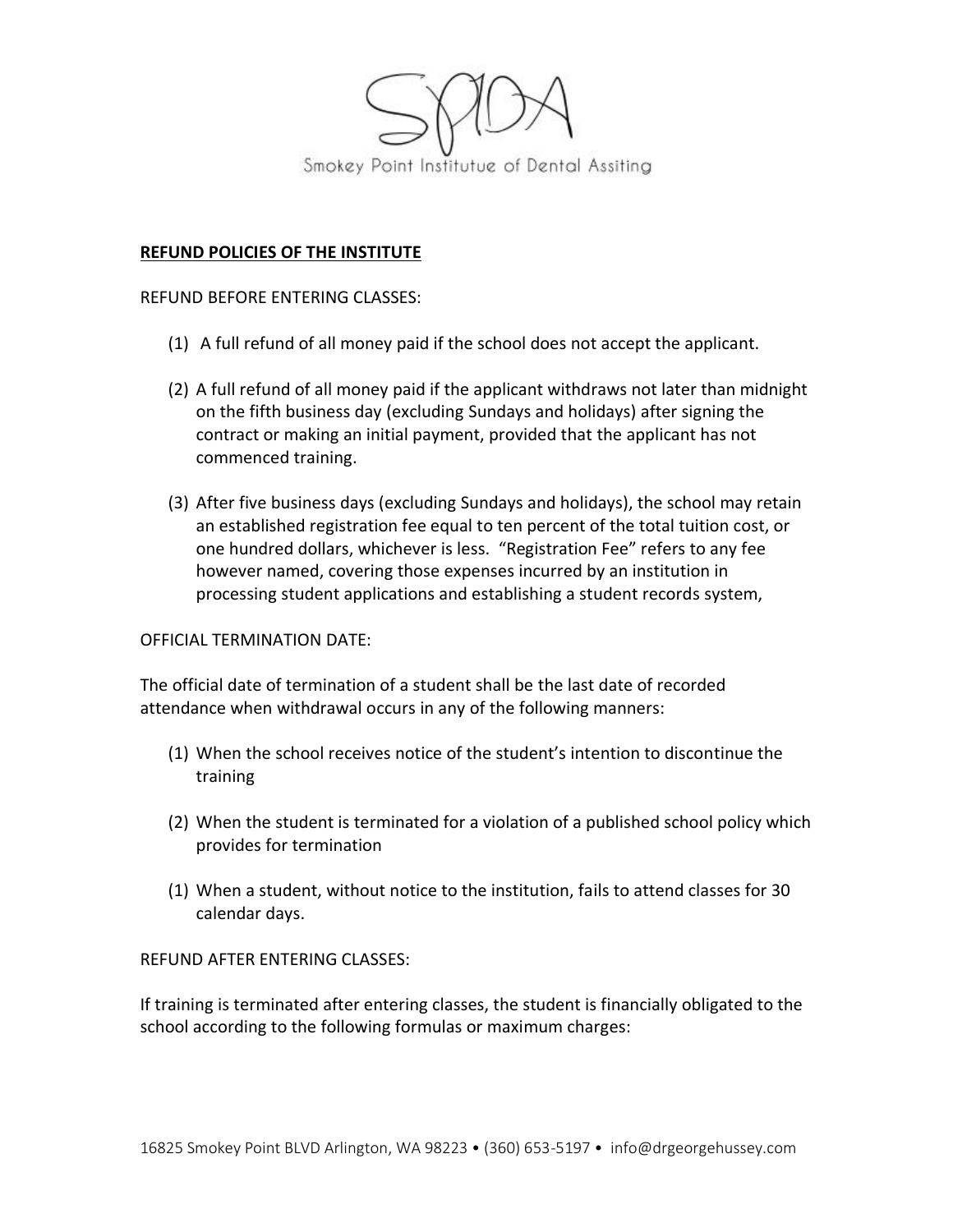

- (1) If you terminate during the first week or 10 percent of contracted instructional time, whichever is less, the school may retain 10 percent of tuition cost plus registration fee (equal to 10 percent of the total tuition cost, or \$100.00, whichever is less).
- (2) If you terminate after the first week or 10 percent of contracted instructional time, whichever is less, but prior to completion of 25 percent of contracted instructional time, the school may retain 25 percent of the tuition costs plus registration fee (equal to 10 percent of the total tuition cost, or \$100.00, whichever is less).
- (3) Termination after completion of first 25 percent and under 50 percent of contracted instructional time: school may retain 50 percent of tuition cost plus established registration fee; (equal to 10 percent of the total tuition cost, or \$100.00, whichever is less).
- (4) Termination after completion of more than 50 percent of contracted instructional time, the school may retain the full tuition cost plus established registration fee, (equal to 10 percent of the total tuition cost, or \$100.00 whichever is less).

#### **DISCONTINUED PROGRAMS:**

If a school discontinues instruction in any program after students enter training, including circumstances where school changes its location, students must be notified in writing in advance of such events and be informed that they are entitled to request a pro-rata refund of tuition and fees paid; unless comparable training is arranged for by the school agreed upon, in writing, by the student. A written request from the student for such a refund must be made within 90 days from the time when the program was discontinued and the refund must be paid within 30 days after receipt of a request.

#### **WITHDRAWING FROM SCHOOL:**

Students must prepare a written notification and submit it to the school director. This document must contain the student's name, address, and date. All financial obligations on the part of the school and the student will be calculated using the last recorded date of attendance.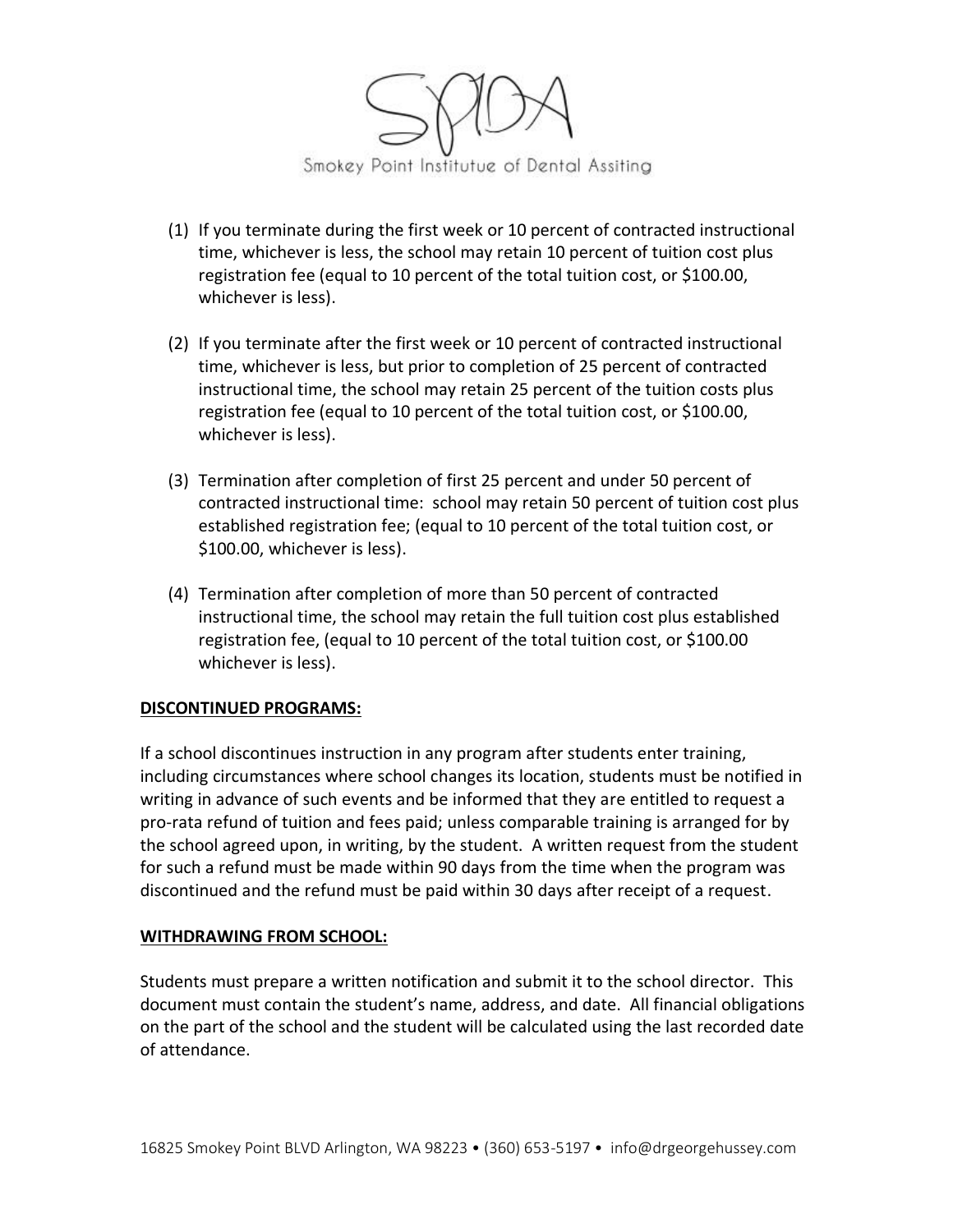

# REGISTRATION FORM – This information is required by the State of Washington Work Force Reporting

Applicant Name:

| Last Name                                                                                                                                                                                   | <b>First Name</b> | MI |
|---------------------------------------------------------------------------------------------------------------------------------------------------------------------------------------------|-------------------|----|
|                                                                                                                                                                                             |                   |    |
|                                                                                                                                                                                             |                   |    |
|                                                                                                                                                                                             |                   |    |
| Home phone#________________________________Cell #_______________________________                                                                                                            |                   |    |
|                                                                                                                                                                                             |                   |    |
|                                                                                                                                                                                             |                   |    |
| Hispanic: Yes                                                                                                                                                                               | No                |    |
| Race (Check one):                                                                                                                                                                           |                   |    |
| White/Caucasian<br>______ Black/African American<br>_____ American Indian or Alaska Native<br>______ Asian<br>Hawaiian Native or other Pacific Islander<br>_____ Multi-racial<br>____ Other |                   |    |
| Disability: ____________ Yes<br>Veteran: Yes                                                                                                                                                | No<br>No          |    |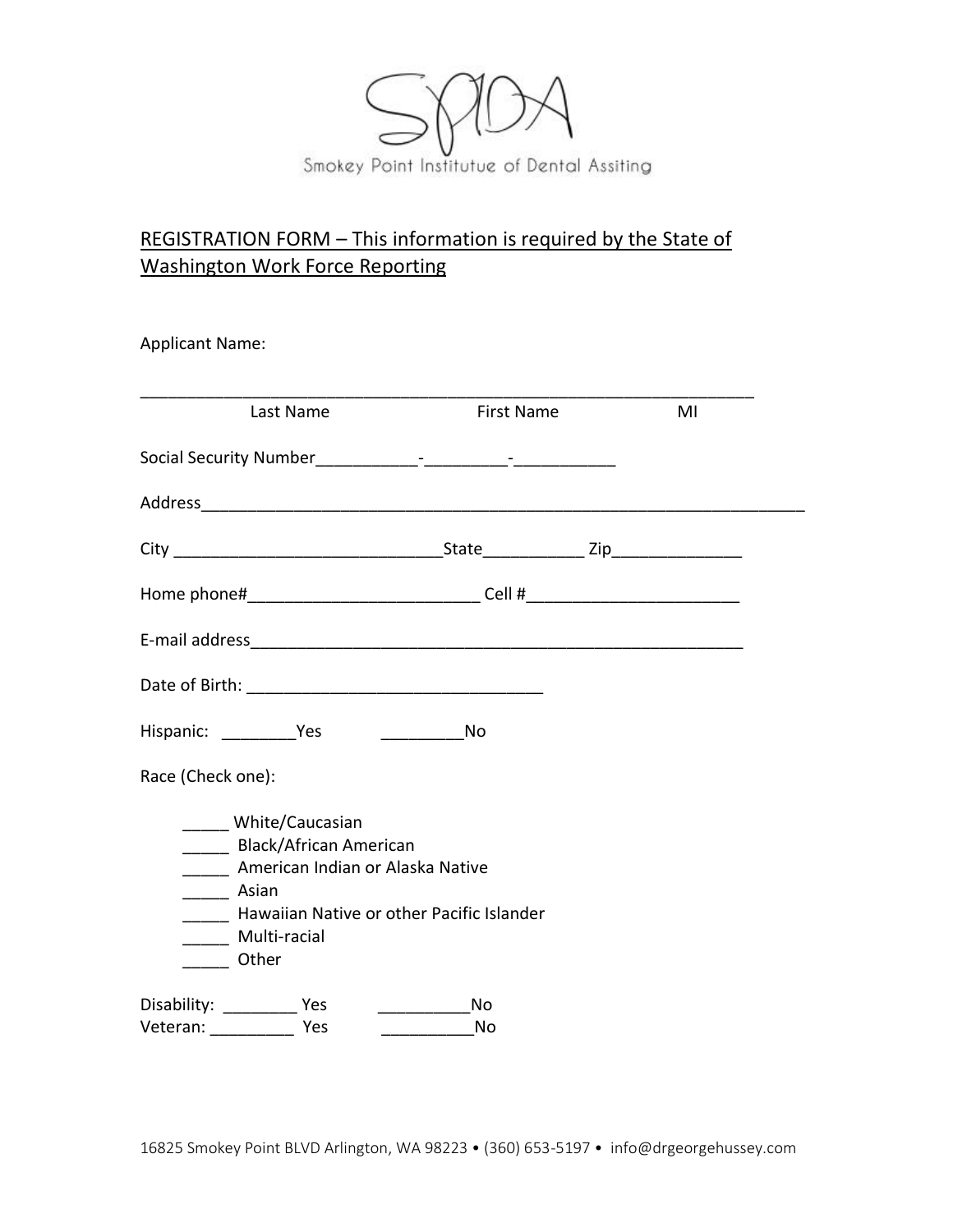

Highest Grade Completed:

| $\overline{\phantom{0}}$ GED | Less than high school graduation<br>_____ High School Graduate divided by Graduation Date: _________________________<br>______ Some Post H.S., no degree or certificate ______Certificate (<2 years)<br>_____ Associate Degree (Year:__________)<br>______ Bachelor Degree or Above (Year: ___________) | Date attained: |                   |
|------------------------------|---------------------------------------------------------------------------------------------------------------------------------------------------------------------------------------------------------------------------------------------------------------------------------------------------------|----------------|-------------------|
|                              |                                                                                                                                                                                                                                                                                                         |                |                   |
|                              |                                                                                                                                                                                                                                                                                                         |                |                   |
|                              | Name and Address of Current Employer:                                                                                                                                                                                                                                                                   |                |                   |
|                              | In Case of Emergency (contact):                                                                                                                                                                                                                                                                         |                |                   |
|                              |                                                                                                                                                                                                                                                                                                         |                |                   |
|                              |                                                                                                                                                                                                                                                                                                         |                | _Zip: ___________ |
|                              |                                                                                                                                                                                                                                                                                                         |                |                   |
| <b>Applicant Signature</b>   |                                                                                                                                                                                                                                                                                                         |                | Date Signed       |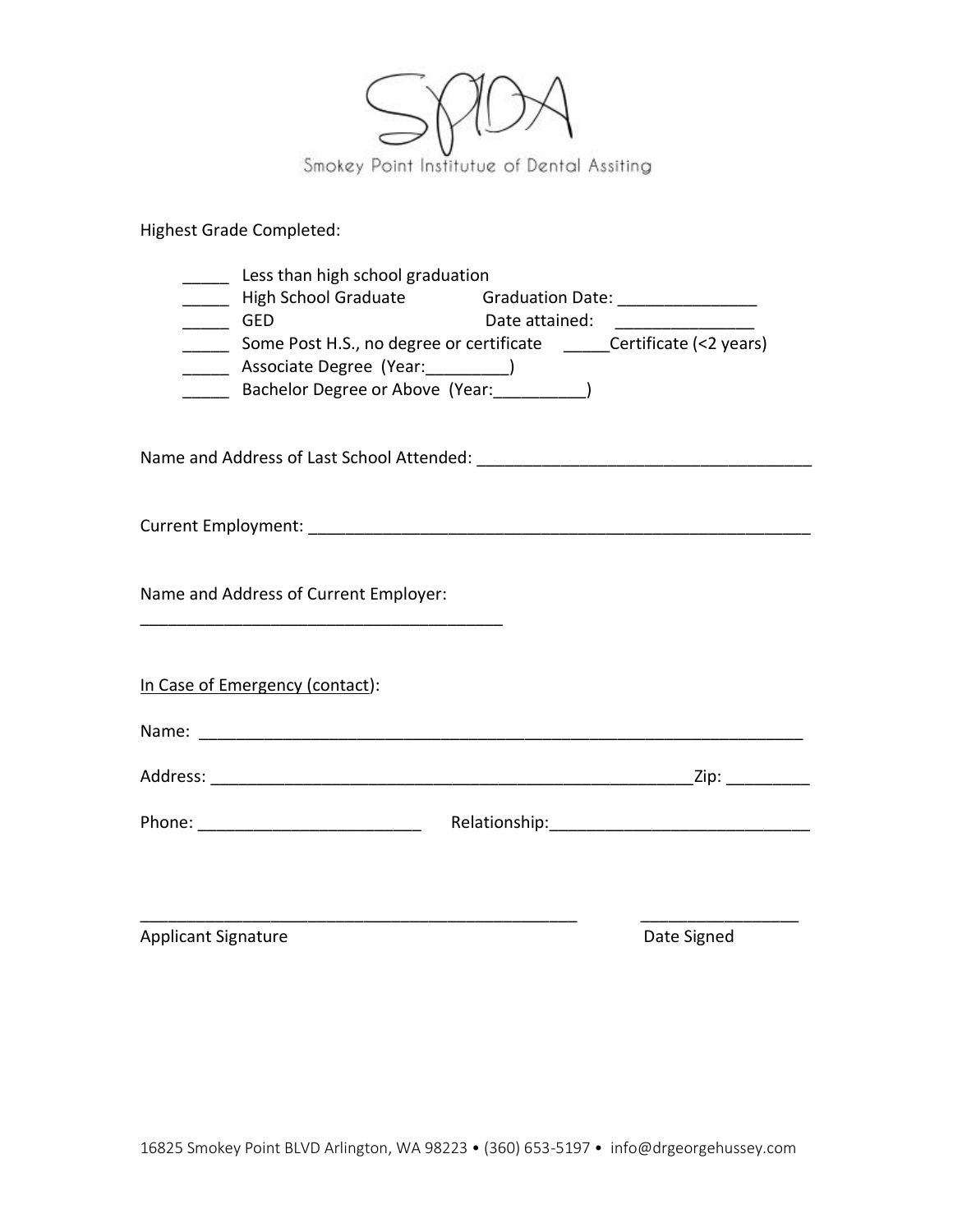

#### **GRADING SYSTEM/STANDARDS OF PROGRESS**

Weekly assignments and quizzes will be graded and handed back to student within a week. You must maintain at least a 75% average on these grades. If you fall below 75%, you will be placed on probation and asked to re-study and re-take quiz or redo homework. You may be scheduled for in-school instructor-led assistance. Students who are unable to raise grade point average may be dismissed from the school. Refunds will be given in accordance with the school's refund policy. Quizzes and homework grades will account for \$30% of your total grade for the course.

Clinical and chairside assisting will be graded as soon as completed and will be given to you. This accounts for 50% of your total grade. If you fall below 75%, you will be asked to spend extra time in practice, independent study or tutoring in the area needed to bring up your skills and grades.

You will be given a final written exam, covering all the material of the course. The final exam will also include graded x-rays and graded prophy. This will account for 20% of your grade.

Incomplete grades are given when a student is unable to complete a course because of an illness or other serious problem. An incomplete grade may also be given when students don't turn in work or don't take tests. If a student doesn't make arrangements to take missed tests or fails to turn in homework assignments, a failure grade will be given. A student who misses a final test must contact the instructor within twenty-four hours of the test to arrange for a make-up examination.

In order to pass this class, a student must have a 75% average overall. Students who fall below 75% will be placed on probation. The student will be scheduled for in-school instructor-led assistance to help student raise their grade point average. Students who are unable to raise grade point average may be dismissed from the school. Refunds will be given in accordance with the school's refund policy.

Upon graduation from the program, student will be given a transcript. This should be maintained indefinitely by the student. Students may request copies by writing the school. Student records are available for review by the student at any time.

Student records will be maintained by the school for 50 years or until the school closes. If the school closes, records may be forwarded to the Workforce Training and Education Coordinating Board.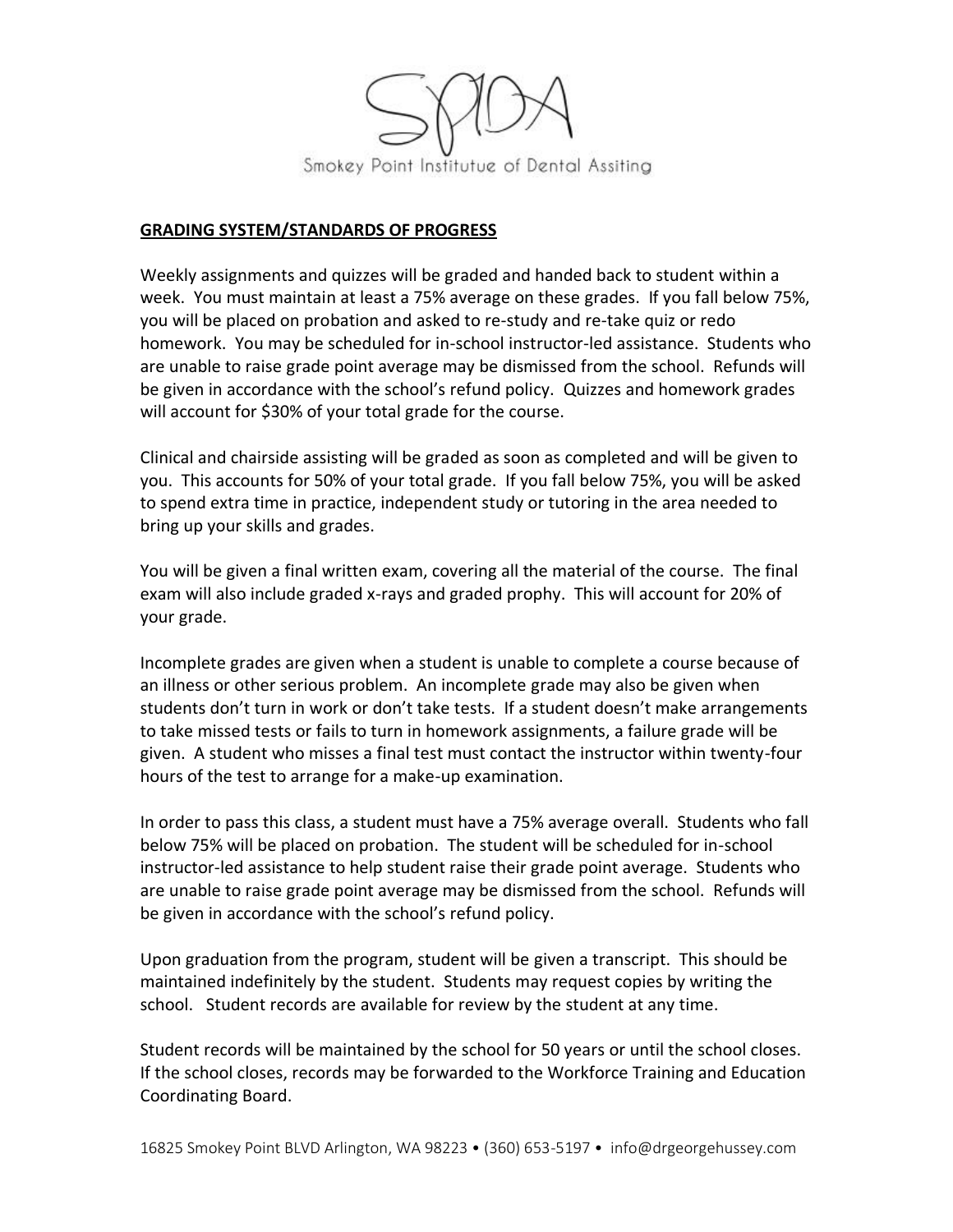

## **CODE OF CONDUCT**

The following conduct is unacceptable and will not be tolerated:

- 1. All forms of bias including race, religion, ethnicity, gender, disability, national origin, veteran status, and creed as demonstrated through verbal and/or written communication and/or physical acts.
- 2. Sexual harassment including creating a hostile environment and coercing an individual to perform sexual favors in return for something.
- 3. All types of proven dishonesty, including cheating, plagiarism, knowingly furnishing false information to the institution, forgery, and alteration or use of institution documents with intent to defraud.
- 4. Intentional disruption or obstruction of teaching, administration, disciplinary proceedings, public meetings and programs, or other school activities.
- 5. Theft or damage to the school premises or damage to the property of a member of the school community on the school premises.
- 6. Student acts of criminal behavior that place any person in imminent danger are prohibited on all school grounds.
- 7. Violation of the law on school premises. This includes, but is not limited to, the use of alcoholic beverages or controlled dangerous substances.
- 8. Violation of published school policies.

#### **CONDITIONS FOR DISMISSAL**

Students may be dismissed from the school for the following reasons:

- 1. Not adhering to the school's rules, regulations, policies, and code of conduct.
- 2. Missing more than 20 percent of instruction time.
- 3. Not maintaining the minimum grade point average.
- 4. Not meeting financial responsibilities to the school.

The school director will notify the student in writing should it become necessary to dismiss the student. The dismissal letter will contain the date and the reason for dismissal. It is the responsibility of the dismissed student to notify the appropriate lending institution if the student has a loan. Prepaid tuition will be refunded according to the school's refund policy.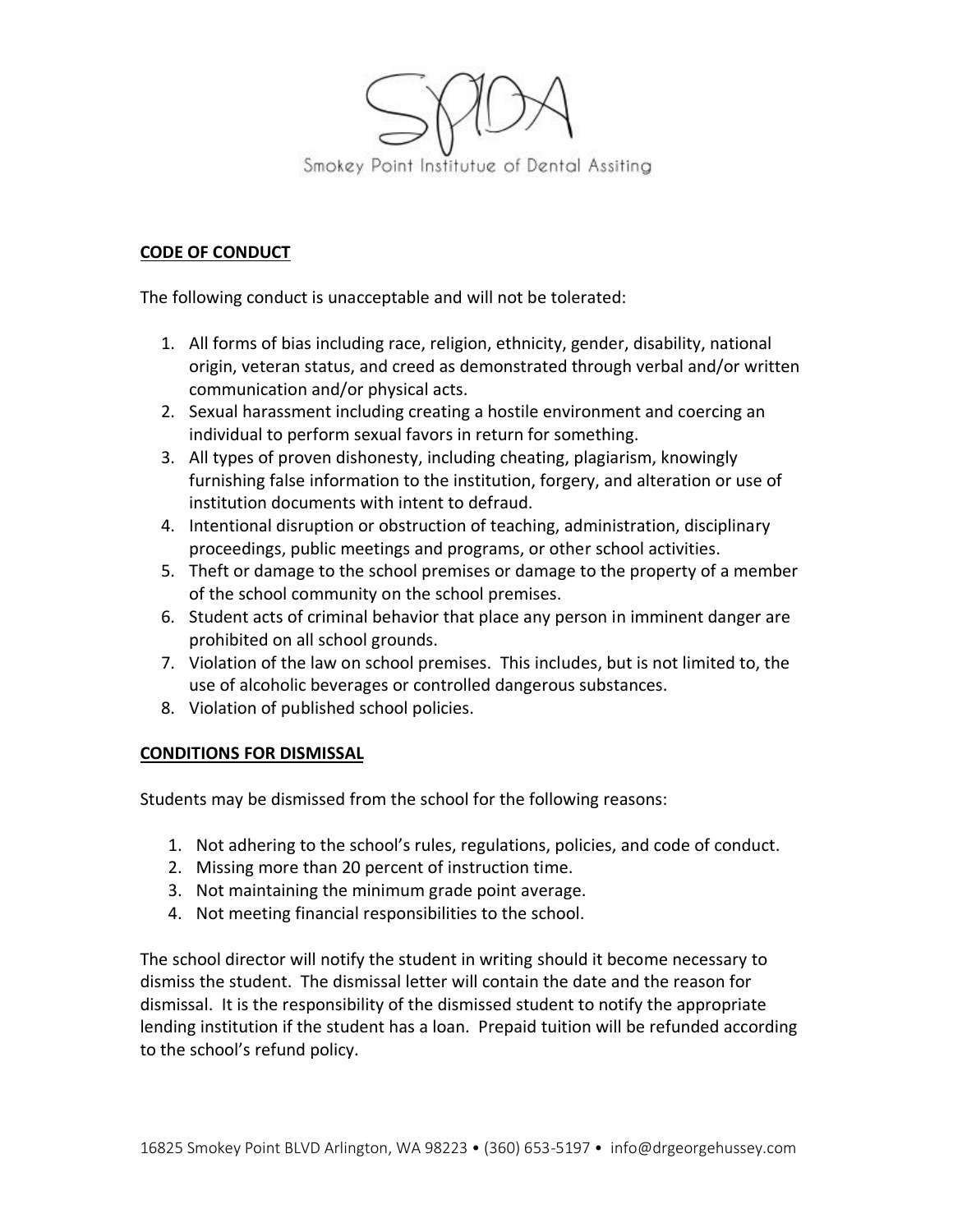

## **RE-ENTRY POLICY**

Students dismissed from the school who request re-entry must put the request in writing to the school director. In cases where the student was dismissed for excessive absences (greater than 20%) or financial concerns, it may be possible to re-enter within the same school term. In cases where the student was dismissed due to failure to maintain the minimum grade point average, it may be possible for the student to receive private tutoring and then re-enter the school. In cases where the student was dismissed due to unacceptable conduct, the student may have to meet with the director before re-entering the school. The decision of the director is final and the student will receive a letter within five business days stating the decision.

## **STUDENT GRIEVANCE-COMPLAINT/APPEAL PROCESS**

Nothing in this policy prevents the student from contacting the Workforce Board (the state licensing agency) at 360-709-4600 at any time with a concern. Students who have a complaint or would like to appeal a dismissal must request in writing an appointment for an interview with the school director. The written request should include the following information:

- 1. Student's full name and current address
- 2. A statement of the concern including dates, times, instructors, and if applicable, other students involved.
- 3. Date of complaint letter and signature of the student
- 4. Three dates in which the student would be available for a meeting with the school director. These dates should be with 10 business days of the complaint.

The school director will notify the student in writing of the appointment date in which the concerns or appeal will be addressed. Every effort will be made to bring an amicable closure to the concern. Should it be necessary, a panel of instructors will hear the concerns and will be asked to assist in bringing a resolution to concerns and/or appeals. The student will be notified in writing within five business days of the outcome of the meetings. Should the contract be canceled by either the student or the school the last date of attendance will be used as the date to calculate any refund in accordance with the school's refund policy.